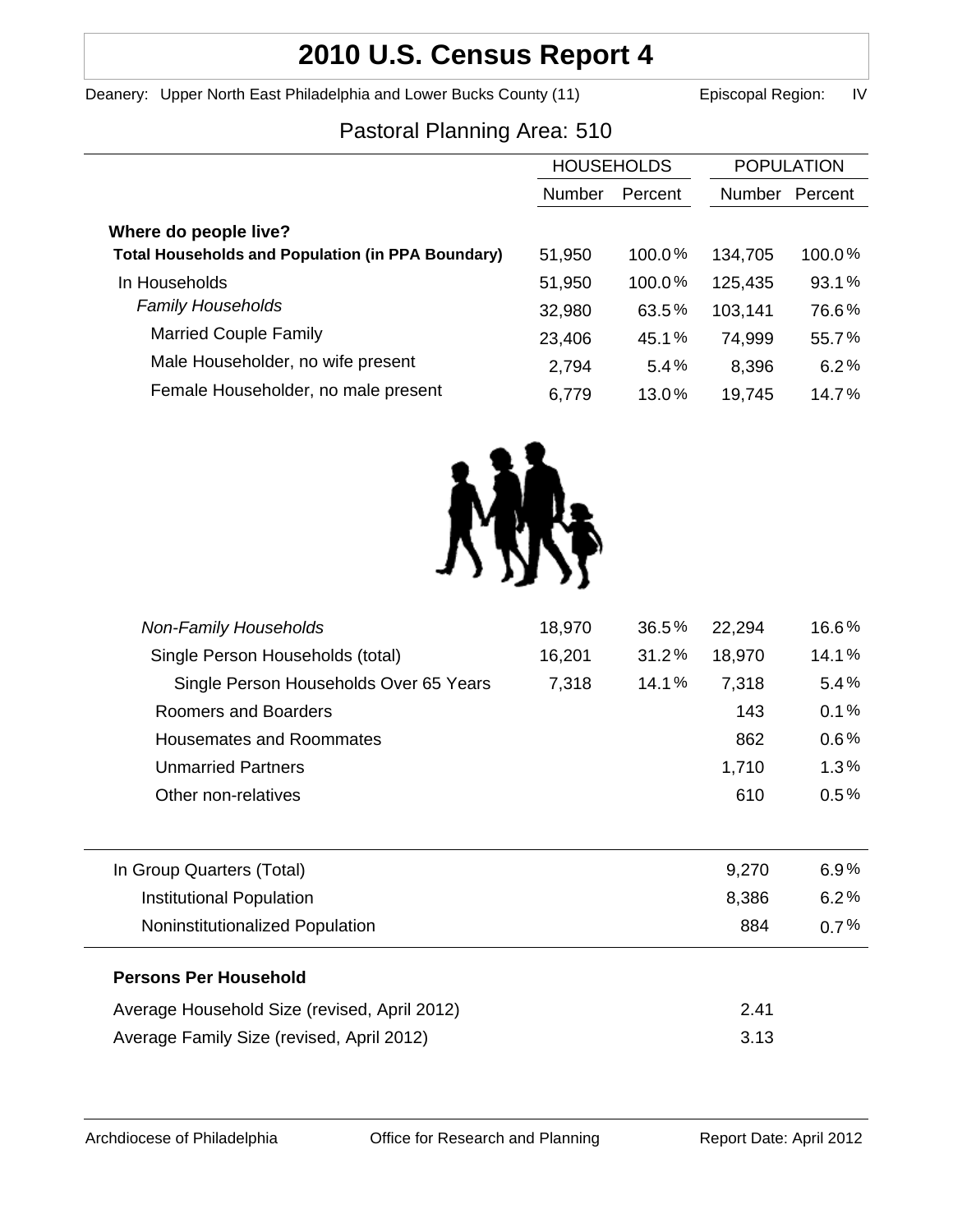# **2010 U.S. Census Report 4**

Deanery: Upper North East Philadelphia and Lower Bucks County (11) Episcopal Region: IV

# Pastoral Planning Area: 510

|                                                   | <b>POPULATION</b> |         |
|---------------------------------------------------|-------------------|---------|
| <b>CHILDREN - UNDER AGE 18</b>                    | <b>Number</b>     | Percent |
| Total Children - Under Age 18 (in PPA Boundary)   | 25,449            | 100.0%  |
| In Households                                     | 25,274            | 99.3%   |
| Householder or spouse is under 18                 | 14                | 0.1%    |
| With Related:                                     |                   |         |
| Married-Couple Family                             | 16,007            | 63.3%   |
| Male Householder, No Wife Present                 | 1,712             | 6.7%    |
| Female Householder, No Husband Present            | 4,561             | 17.9%   |
| <b>Other Related Householder</b>                  | 519               | 8.6%    |
| <b>With Non-Relatives</b>                         | 272               | 1.1%    |
| <b>Grandparent Householder</b>                    | 2,189             | $8.6\%$ |
| In Group Quarters                                 | 175               | 0.7%    |
| Institutionalized population                      | 121               | 0.5%    |
| Noninstitutionalized population                   | 54                | 0.2%    |
| <b>ADULTS - AGE 65 AND OLDER</b>                  |                   |         |
| Total Adults - Age 65 and Older (in PPA Boundary) | 24,056            | 100.0%  |
| In Households                                     | 22,876            | 95.1%   |
| Family Households:                                | 14,802            | 61.5%   |
| Is Householder or Spouse                          | 12,840            | 53.4%   |
| With Other Relative Householder                   | 399               | 1.7%    |
| With Non-Related Householder                      | 65                | 0.3%    |
| is Parent                                         | 1,141             | 4.7%    |
| is Parent-in-Law                                  | 357               | 1.5%    |
| In Non-family Households:                         | 8,074             | 33.6%   |
| Male Living Alone                                 | 1,952             | 8.1%    |
| Male not Living Alone                             | 172               | 0.7%    |
| Female Living Alone                               | 5,366             | 22.3%   |
| Female not Living Alone                           | 170               | 0.7%    |
| Other                                             | 414               | 1.7%    |
| In Group Quarters                                 | 1,180             | 4.9%    |
| Institutionalized population                      | 963               | 4.0%    |
| Noninstitutionalized population                   | 218               | 0.9%    |
| Housing Units in the Pastoral Planning Area       |                   |         |
| <b>Total Housing Units</b>                        | 54,881            | 100.0%  |
| Occupied                                          | 51,950            | 94.7%   |
| Owner-Occupied                                    | 34,356            | 62.6%   |
| Renter-Occupied                                   | 17,594            | 32.1%   |
| Vacant                                            | 2,931             | 5.3%    |

Archdiocese of Philadelphia **Office for Research and Planning** Report Date: March 2012